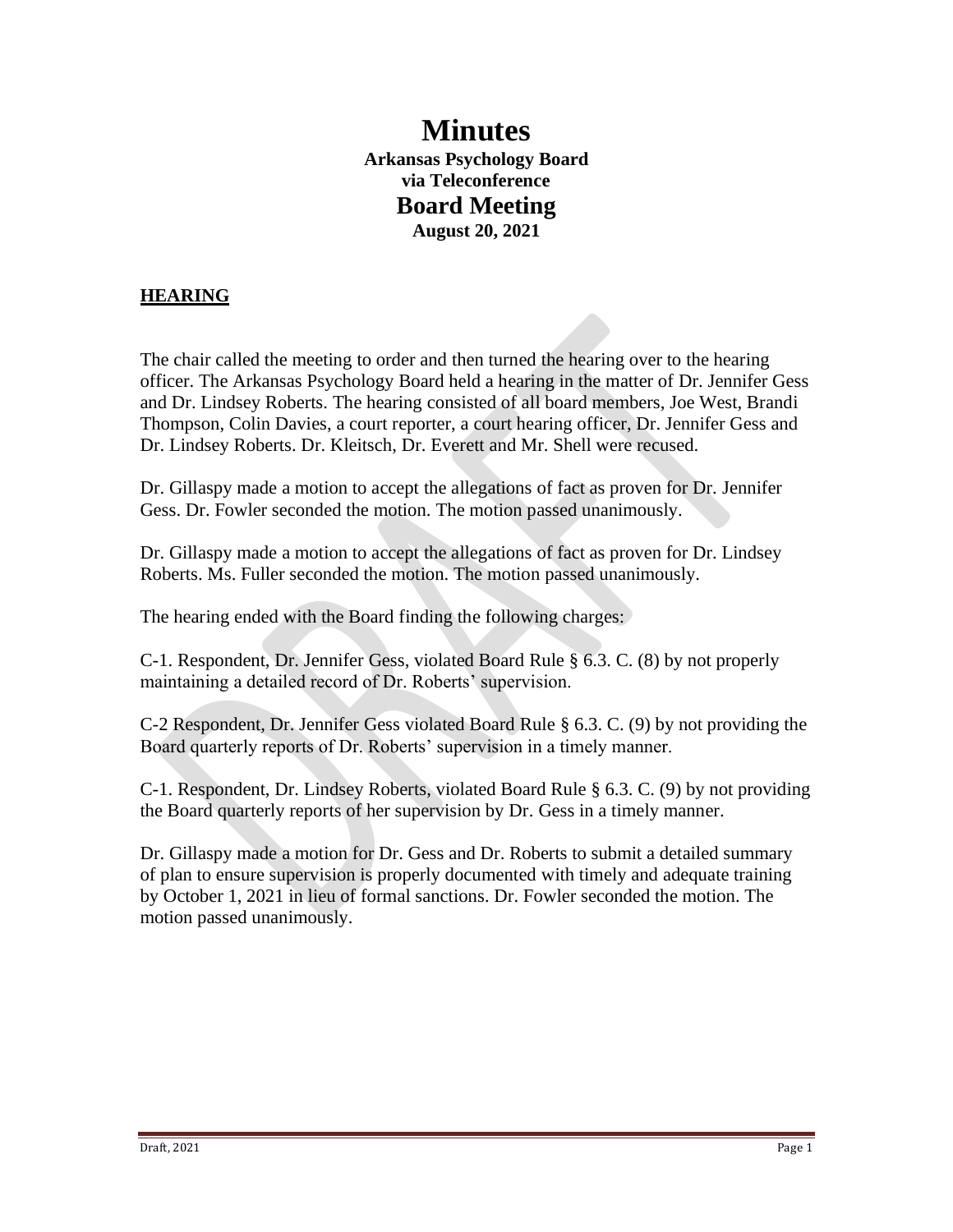# **CALL TO ORDER**

The Arkansas Psychology Board meeting was called to order by the Chairman of the Board, Dr. Kleitsch, at 10:11 AM.

# **ROLL CALL**

Board members present: Dr. Betty Everett, Dr. Fowler, Ms. Fuller, Mr. Jim Furgason, Dr. Art Gillaspy, Dr. Edward Kleitsch and Mr. Mickey Shell.

Dr. Lisa Fitzgibbons was excused.

Staff members present: Mr. Colin Davies and Ms. Brandi Thompson.

Ms. Lacie Kirshner was present as the Board's Attorney General's representative.

# **APPROVAL OF AGENDA**

Dr. Kleitsch made a motion to approve as amended moving the Complaint Committee after the approval of the agenda and adding Dr. Lindsey Roberts to the credential reviews. Dr. Fowler seconded the motion. The motion passed unanimously.

#### **APPROVAL OF PAST MINUTES**

Ms. Fuller made a motion to approve the July Minutes. Dr. Gillaspy seconded the motion. The motion passed unanimously.

Dr. Gillaspy made a motion to approve the July Emergency Minutes. Dr. Fowler seconded the motion. The motion passed unanimously.

#### **TREASURER'S REPORT**

Dr. Everett advised that the agency continues to operate within its budget. The monthly expenditure for July was \$12,874.78, revenue was \$31,456.32, the remaining appropriations \$169,395.54, and the cash investment balance was \$976,377.76. Mr. Furgason made a motion to accept the report. Ms. Fuller seconded the motion. The motion passed unanimously.

#### **PERSONNEL COMMITTEE**

Dr. Fowler advised of no report.

# **REPORT FROM THE COMPLAINT COMMITTEE**

The Complaint Committee made a recommendation to dismiss C#21-11 due to lack of evidence of ethical violations. Dr. Gillaspy made a motion to accept the recommendation to dismiss. Mr. Shell seconded the motion. The motion passed unanimously.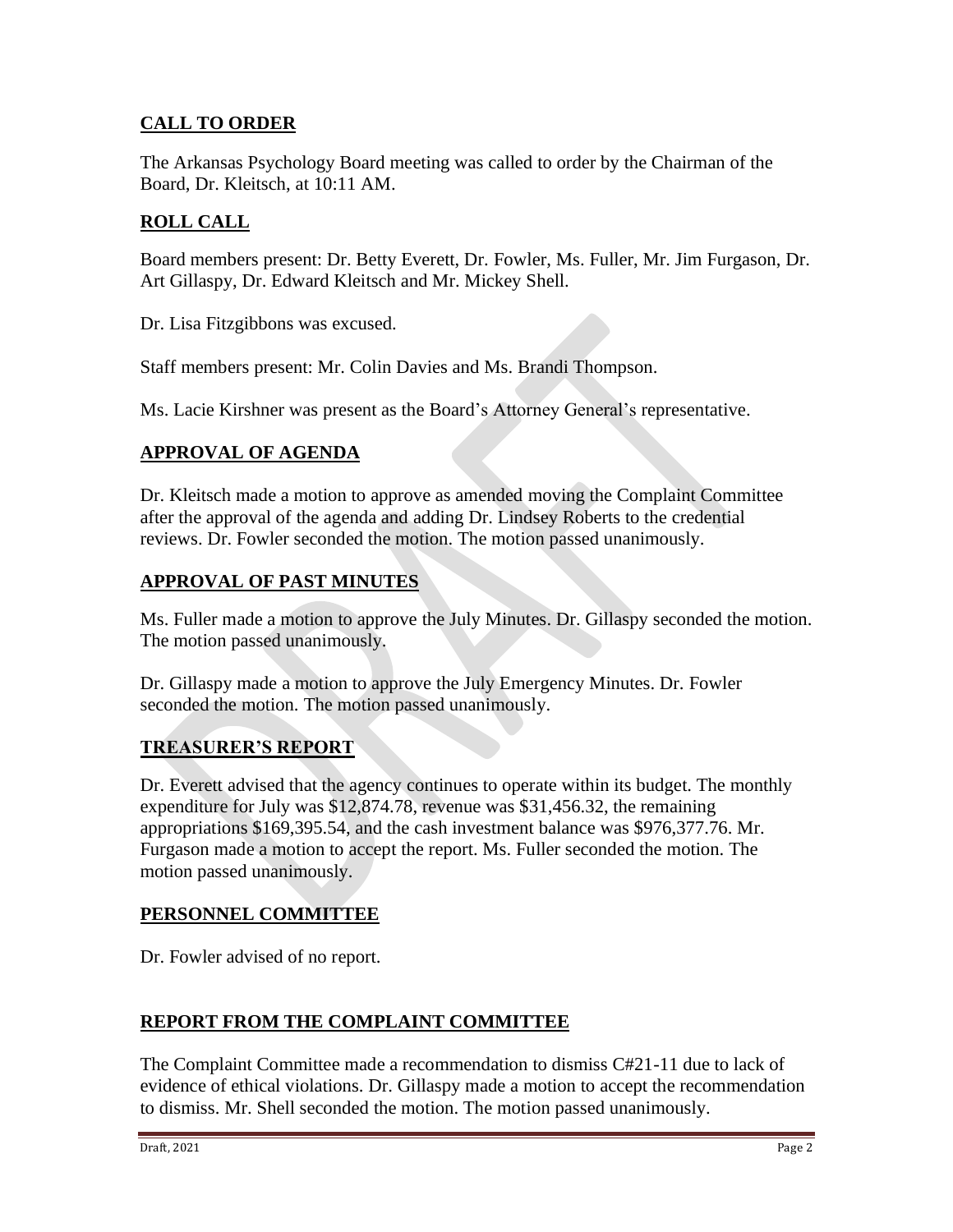# **DIRECTOR'S REPORT**

Mr. Davies advised the Board of the following:

- •The fingerprinting/background check process has changed to electronic filing known as Livescan.
- We are now inquiring if we can email the application.
- •An advertisement with LPE requirements is posted to Arkansas.gov website

#### **OLD BUSINESS**

#### **Quarterly Report Logs**

Dr. Eileen Croes-Orf submitted Quarterly Report supervision logs. Dr. Gillaspy made a motion to accept. Mr. Shell seconded the motion. The motion passed unanimously.

Ms. Penny Dedmon submitted documentation of the completion of 3,000 hours for Independent status. Dr. Fowler made a motion to request additional information clarifying how training hours were maintained throughout the years. Dr. Gillaspy seconded the motion. The motion passed unanimously.

#### **NEW BUSINESS**

#### **Statement of Intent w/ SAP**

Ms. Angela Etchison submitted a revised Statement of Intent and Supervision Agreement and Plan to include all populations with Dr. Kelly Jarratt Pizzitola as her Primary supervisor for continued supervision of Neuropsychological Screenings. Mr. Shell recused himself. Dr. Everett made a motion to approve. Dr. Fowler seconded the motion. The motion passed unanimously.

#### **Statement of Intent-Telepsychology**

Dr. Rebecca Gray submitted a Statement of Intent to add telepsychology. Dr. Fowler made a motion to approve. Mr. Shell seconded the motion. The motion passed unanimously.

#### **Supervision Agreement and Plan**

Dr. Rodney Goodwin submitted a request to add Dr. Julie Wood as his Primary supervisor.

#### **QUARTERLY REPORTS**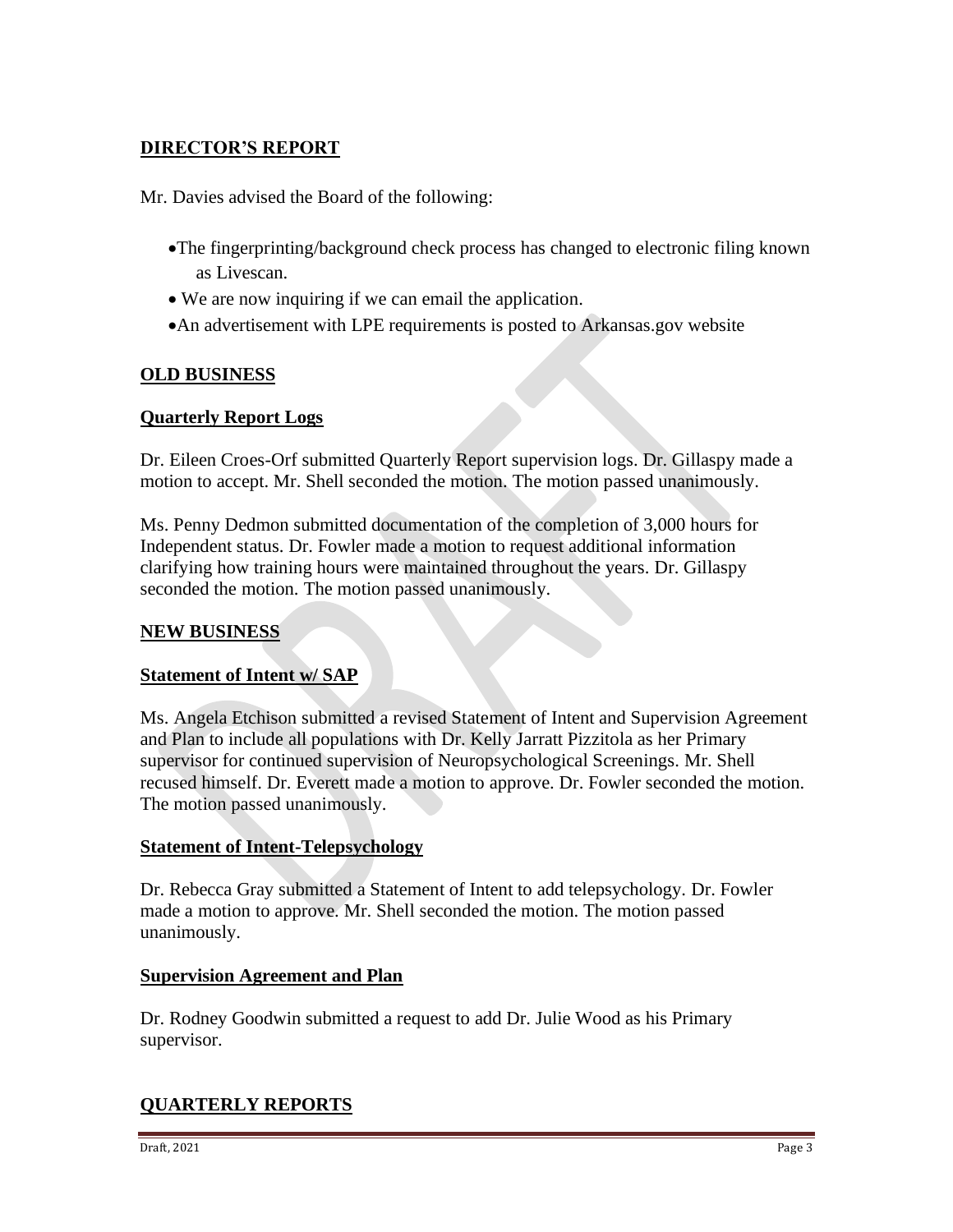#### **The Credential Review Committee made a fully seconded motion to approve the following Quarterly Report form:**

- 1. Dr. Kimberly Callaway-Gentry's Quarterly Report for the period of April 1, 2021 June 30, 2021. Dr. Everett made a motion to send a letter to Dr. Ekdahl advising to send reports in a timely manner. Dr. Gillaspy seconded the motion.
- 2. Dr. Ashley Coleman's Quarterly Report for the period of March 22, 2021 June 18, 2021. Dr. Everett made a motion to send a letter to Dr. Cline advising to send reports in a timely manner. Dr. Gillaspy seconded the motion.
- 3. Dr. Kaitlyn Gall's Quarterly Report for the period of May 4, 2021 August 3, 2021.
- 4. Dr. Christina Jeffrey's Quarterly Report for the period of May 24, 2021 August 6, 2021.
- 5. Dr. Kathy White's Quarterly Report for the period of April 5, 2021 July 5, 2021.

Dr. Everett made a motion to approve all. Dr. Gillaspy seconded the motion. The motions passed unanimously.

# **CREDENTIAL REVIEWS**

1. Dr. Chelsey Bull, Dr. Masha Berman, Dr. Hilary Clark, Dr. Daryl Cooley, Dr. Brittany Haage, and Dr. Allison Smith submitted applications to be considered as Applicant-Psychologists Provisional Licensees. Dr. Gillaspy made a motion to table applications until Supervision Agreement and Plans have been received and background checks processed. Dr. Fowler seconded the motion.

#### **The Credential Review Committee made a fully seconded motion to approve the following credential(s):**

- 2. Dr. Lee Isaac submitted an application to be considered as an Applicant-Psychologist Provisional Licensee. Dr. Gillaspy made a motion to approve credentials. Ms. Fuller seconded the motion.
- 3. Dr. Sarah Murray submitted an application to be considered as a fully Licensed Psychologist. Dr. Gillaspy recused himself. Ms. Fuller made a motion to approve. Dr. Fowler seconded the motion.
- 4. Dr. Meagan Scott-Miller submitted an application to be considered as an Applicant Psychologist- Provisional Licensee. Dr. Fowler made a motion to approve. Ms. Fuller seconded the motion.